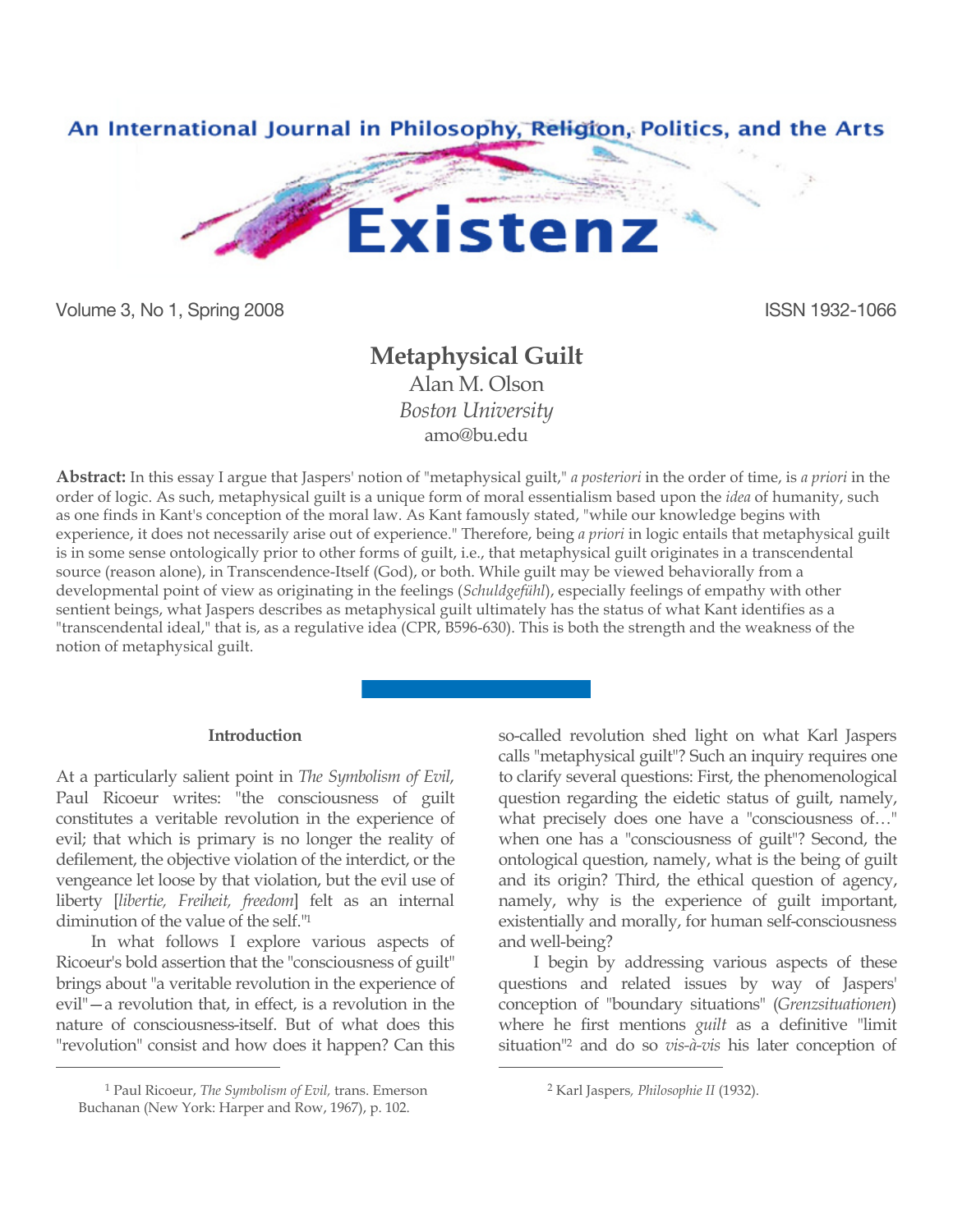"metaphysical guilt" (*Metaphysische Schuld*). <sup>3</sup> Ricoeur's description of the growth and development of consciousness, measured by the primordial experience of evil, hovers in the background of this discussion. I take up Ricoeur directly in the second part of this paper in order to determine whether a phenomenological and dialectical account of the experience of guilt from "below," so to speak, can account for what Ricoeur describes as a veritable "revolution" in the consciousness of evil and clarify Jaspers' concept of metaphysical guilt.4

It is important to note that *Die Schuldfrage* first appeared in a Swiss edition<sup>5</sup> on the eve of the Nuremberg Tribunals at precisely the time the first book-length manuscript on Jaspers by Paul Ricoeur and

4 Ricoeur, *op.cit*. p. 102.

 $\overline{a}$ 

5 Karl Jaspers, *Die Schuldfrage* (Zurich: Artimis Verlag, 1946). The Nuremberg trials commenced on November 20, 1945, the first and most important set of deliberations ending on October 1, 1946. The great irony, from today's perspective, is the fact that the United States, together with Israel, are among the few countries yet to ratify the Rome Statute of the International Criminal Court which was a direct outgrowth of the protocols of the Nuremberg trials. Just prior to leaving office, President Clinton signed the statute in December of 2000, but he did not recommend it to the Senate for ratification. On 6 May 2002, eight months after 9/11, the Bush administration, not surprisingly, "unsigned" the Clinton recommendation.

Mikel Dufrenne was going to press.<sup>6</sup> Jaspers himself wrote the preface to this highly complimentary work, the first work in a foreign language (to my knowledge) devoted exclusively to him. The publication of *Die Schuldfrage* is acknowledged by Ricoeur and Dufrenne in an *Appendice* to their Jaspers book. They praise Jaspers for having the courage to come out with a definitive statement on such a controversial topic so soon after the war, and they also commend him for developing a four-fold schema whereby culpability and guilt might be critically discussed. It is also interesting to note that Ricoeur, at the end of his career, takes up precisely the same topic in the *Epilogue* to one of his final works stating unequivocally that Jaspers' arguments in *Die Schuldfrage* need "to be restored to their full conceptual scope" and further developed in ethics and moral philosophy.7

*Die Schuldfrage* probably is the most cited of all Jaspers' works being acknowledged by nearly all who venture into an investigation and analysis of the war crimes and atrocities committed by the Third Reich. But Ricoeur, to my knowledge, is the only major thinker attuned to the need for a full-fledged "conceptual" development of the categories of culpability laid out by Jaspers in this document. This is not surprising inasmuch as Ricoeur devoted the better part of his career to various issues having to do with *philosophie de la volonté,* in particular, to what he calls the "servile will"

 $\overline{a}$ 

<sup>7</sup> *La mémoire, l'histoire, l'oubli*. Paris: Seuil, 2000; *Memory, History, Forgetting,* trans. Kathleen Blamey and David Pellauer (Chicago, 2004), p. 470. The second part of *Le Just* was published in 2001, the first part (1995) translated by David Pellauer as *The Just* (Chicago, 2000). "Forgiveness" plays a fundamental role in "Forgetting," for Ricoeur; hence the contiguity between Ricoeur's first and final works as regards the nature and meaning of authentic self-being. Justification (*dikaiosune, Rechtfertigung*) is the fundamental question, perhaps, in Pauline Christianity and Reformation theology, having to do with what it means to become an authentic self (*mögliche Existenz*) in the sight of God—a question as old and problematical as the meaning of the assertion, in Genesis 15:6 and Galatians 3:6, that "Abraham believed and this was reckoned to him as righteousness." This is precisely the question taken up famously in Kierkegaard's "Panegyric on Abraham" in *Fear and Trembling* (Princeton, 1968), p. 30ff.

<sup>3</sup> Karl Jaspers, *Die Schuldfrage* (1946). For the Germans, everything is a "question," and guilt qua *Schuld* is a particularly interesting question from the standpoint of semantics and psycholinguistics. When a German speaker says "*Entschuldigung*," for example, this expression not only strikes the English or French speaker as a "long word" for "excuse me" or "pardon," but also as being a bit excessive as an apology, since it literally means "release me from my burden" or "absolve me from my trespass." As a verbalnoun, *Schuld* can also mean a "debt" or a legal "bond" as in the case of a *Grundschuld* or "mortgage," namely, as something one has to "bear" or "shoulder" or for which one has responsibility as a "bearer bond"—and an etymological root of *Schuld*, as Edith Ehrlich points out, is *Schulter,* the German word for *shoulder*. See "Reading Kierkegaard 2: Guilt, the Fundamental Limit Situation," in Koterski and Langley, *Karl Jaspers On the philosophy of History and the History of Philosophy* (Humanity Books, 2003), pp. 252-257. *Schuld* is also closely related to the German words for "shame," *Scham* and *Schande*, which suggests that the distinction between so-called "guilt" and "shame" cultures is not as great as sometimes suggested. While "guilt" in English is also a verbal noun or substantive, its primary reference seems to be to a psychological condition and not to something with ontological status.

<sup>6</sup> Paul Ricoeur and Mikel Dufrenne, *Karl Jaspers et la philosopjie de l'existence* (Paris, 1947). This was Ricoeur's first major publication. Ricoeur's second book, *Gabriel Marcel and Karl Jaspers. Philosophie du mystère et philosophie du paradoxe,* followed in 1948.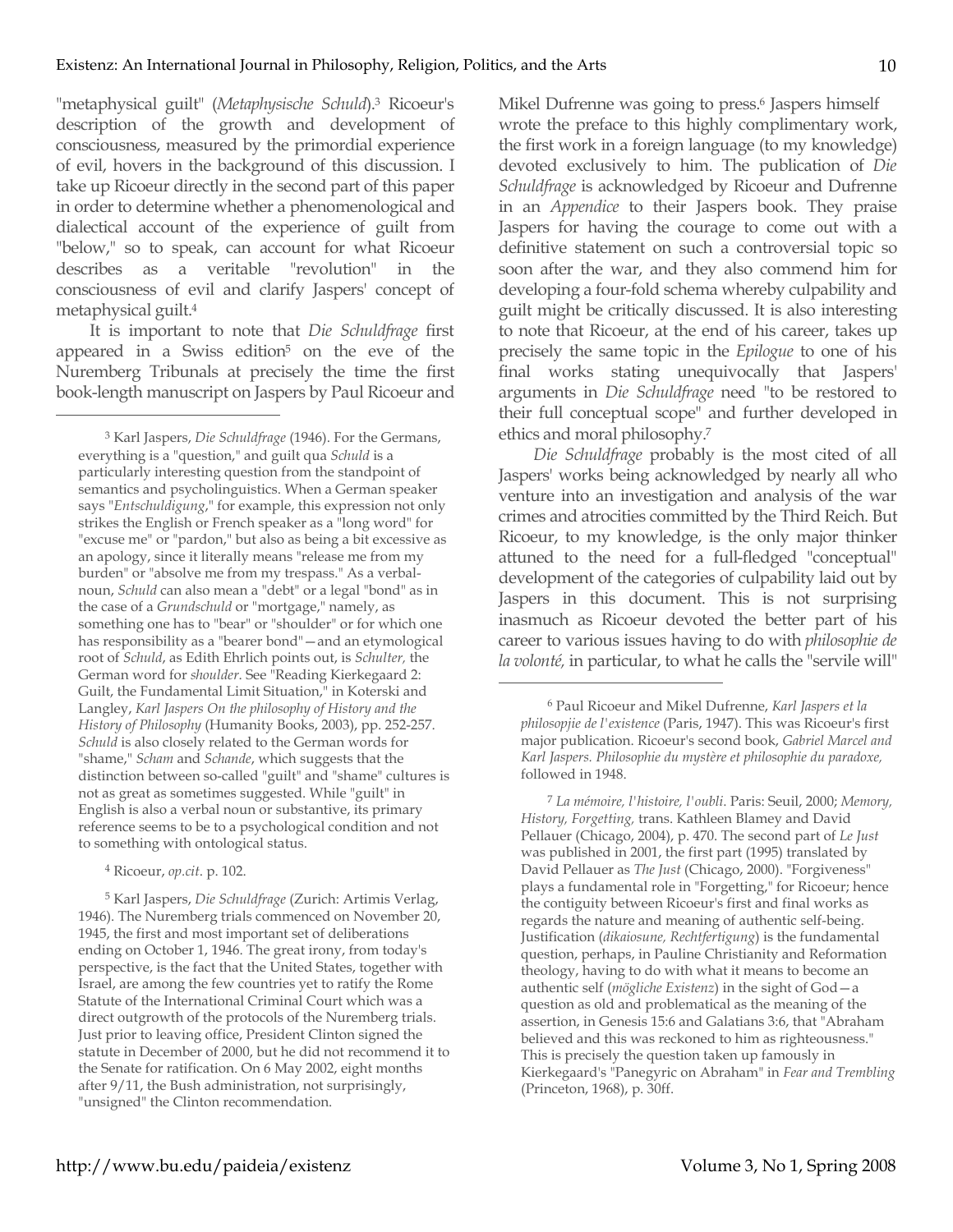which was, of course, the centerpiece of theological discussion between Erasmus and Luther in the 16<sup>th</sup> century and has remained so throughout the development of philosophical anthropology in the West, especially in ethics and moral philosophy.<sup>8</sup> It can safely be asserted that Jaspers and Ricoeur attempted to develop their philosophies of freedom by way of the two philosophical lodestars of the German Idealist tradition, namely, Kant and Hegel; indeed, Ricoeur always said that he attempted to philosophize "between Kant and Hegel" and the same, I think, can be said of Jaspers.<sup>9</sup>

## **Jaspers on Guilt as a Boundary Situation**

Jaspers treats *guilt*, together with *death*, *suffering*, and *struggle* in the second part of his *Philosophie* (1932) as one of the four specific "boundary situations" (*Grenzsituationen*) which can lead to an elucidation of possible self-being *(Existenzerhellung)*, guilt being treated last in the series. In this brief but important discussion Jaspers, like Heidegger, seems to suggest that the experience of guilt as a *Grenzsituation* is

 $\overline{a}$ 

<sup>9</sup> Paul Ricoeur, *Gabriel Marcel et Karl Jaspers. Philosophie du mystere et philosophie du paradoxe* (Paris, 1948). Ricoeur consistently referred to Jaspers as one of his most important "teachers" and his first major publications in the late 1940s, as indicated above, were on Jaspers and Marcel. To this distinguished list of mentors one needs to add the names of Edmund Husserl, whose *Ideen* (1913) Ricoeur translated into French while in prison camp (1943), and also Sigmund Freud, whose works preoccupied him during the early 1960s, culminating in the important study, *Freud and Philosophy: An Essay on Hermeneutics* (1965). Ricoeur's early journey into psychology and psychoanalytic theory had motivations in many ways akin to those of Jaspers when he worked out the particulars of his massive *Allgemeine Psychopathologie* (1913). Both thinkers were concerned with the place of freedom in a world increasingly dominated by mechanistic and positivistic modes of science and technology. Therefore determining the place of the classical tradition of *Freiheits-Philosophie* in a discourse increasingly dominated by logical empiricism and dialectical materialism was for both men the critical question and challenge in twentieth-century philosophy.

transparent to the guiltiness of being-itself and to the tragic sense of life that would follow from this view; in other words, he seems to suggest that guilt is the ontological product of finitude arising out of the realization that personal survival and transcendence (especially what he calls the "Platonic quest for purity in the One") necessarily comes at the expense of other beings. <sup>10</sup> One can avoid this quasi-ontological guilt, he says, by "taking refuge in abstract laws" but only at the expense of possible Existenz or authenticity. If one assumes the relativistic stance of "to each his own, one voids the possibilities of possible Existenz … for there are consequences whether I act or fail to act, and in each case I cannot help being guilty." Therefore, "by my most decisive, most real Existenz," he says, "I incur a guilt that is objectively inconceivable and incomprehensible to me as it lurks in the silent background of my soul. It is this guilt which most radically shatters selfrighteousness in any *Existenz* that becomes real."11 The mysterious source of this experience is closely bound up with what Jaspers later defines as metaphysical guilt.

The Augustinian resonances in this position are clearly evident and also critical in order to fully understand Jaspers' concept of metaphysical guilt. Indeed, apart from an appreciation of the dialectic of the temporal and the eternal (as something distinct from the finite and the infinite) in Augustine's *cor inquietum* (and also in Kierkegaard) it is impossible to fully comprehend what Jaspers means by the category of metaphysical guilt. As in the case of Kant's understanding of the moral law, Jaspers' notion of guilt

 $\overline{a}$ 

<sup>11</sup> *Philosophy, II,* pp. 215-218. An important question might be whether and in what sense "lurking in the background of my soul" refers to the emotional complex of human being. Is this Kantian "reserve" in the face of Heidegger, with whose analysis of guilt Jaspers otherwise seems to be in basic agreement? Oddly, Jaspers makes no mention (to my knowledge) of guilt, sin, or shame in his *General Psychopathology* (1913). He does, however, develop the notion of guilt as a "fundamental boundary situation" in conjunction with his discussion of Kierkegaard in *Psychologie der Weltanschauungen* (1919) and variously in the third part of this work, *viz*., "Das Leben des Geistes." Indeed, the types of boundary situations taken up in Philosophie II, viz., *Kampf, Tod, Zufall* and *Schuld* are the same as those initially presented in *Psychologie der Weltanschauungen*  thirteen years earlier.

<sup>8</sup> See Erasmus, *De libero arbitrio* (1524) and Luther, *De servo arbitrio* (1525), respectively. The "servile will," for Ricoeur, that is, the will simultaneously "free and bound" (as in Luther's paradoxical formulation of *Rechtfertigung, viz., simul iustis et peccator)* is symbolized by the word *fault* (French: *faute* and *faille*)—a moral/geological metaphor for finitude. The German words for *fault* are *Fehler* as in "defect" or "flaw" and also *Verschulden* as in "my fault."

<sup>10</sup> In the second major section of *Sein und Zeit* (1927), namely, "Dasein und Zeitlichkeit," Heidegger, of course, explores guilt as the major sign of finitude. See §§54-60.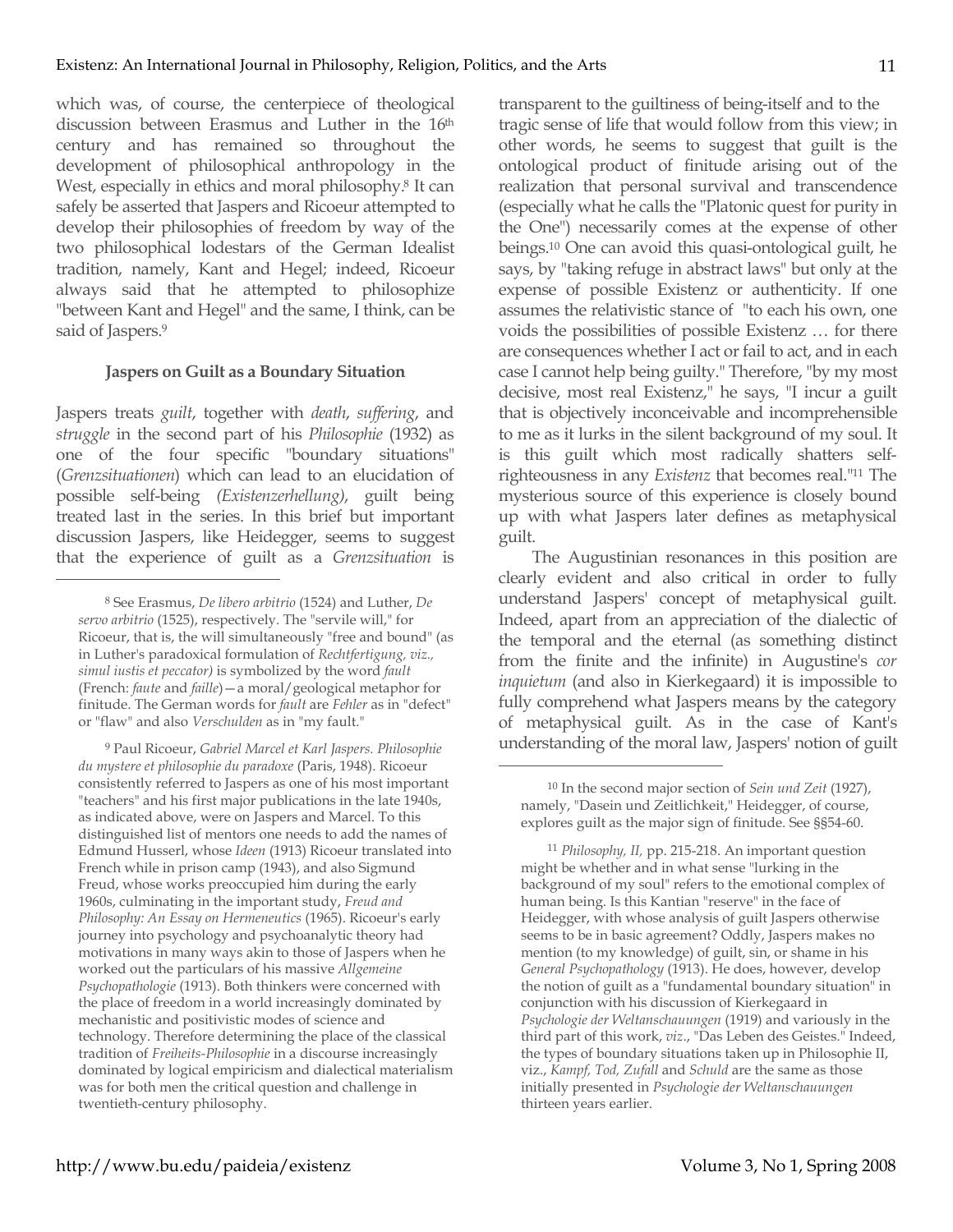seems to be ultimately grounded in the Pauline assertion that the law is "written in the hearts of man," as it were, *a priori*. <sup>12</sup> Apart from some kind of redemption, this kind of guilt inevitably leads to the "tragic vision"—which for Ricoeur follows not only from a reading of Aeschylus, but also from the *Book of Job.*<sup>13</sup> Thus metaphysical guilt is "inconceivable and incomprehensible" in the sense that its reality transcends any adequate physical or moral explanation. Jaspers' emphasis upon the metaphysical, it seems to me, underlies the diminution of a tragic vision (as contrast to Heidegger) in works written after 1946 and WWII, namely, *Die Schuldfrage* and *Von der Wahrheit*, where Jaspers, as a Kantian inspired psychotherapist and, I think, also as a theist, argues that "tragedy is not enough."14 This change may have been motivated by

 $\overline{a}$ 

13 Paul Ricoeur, *The Symbolism of Evil*, trans. Emerson Buchanan (New York: Harper & Row, 1967), see pp. 279- 357.

14 William Kluback has it right, I think, in his contention that the "Idea of Humanity" (like guilt, as Jaspers seem to argue) has its source in the metaphysical, that is, in Kierkegaard's distinction between the ethical and the religious—the religious being informed by the "infinite qualitative difference between the temporal and the eternal." Abraham's discovery during the binding of Isaac *(Akedah)* is the condition of being "absolutely related to the Absolute" as articulated by Kierkegaard in *Fear and Trembling.* In short, Transcendence-Itself or God remains "wholly other" in this relationship, as it is for Jaspers' Neo-Kantian contemporary, Hermann Cohen. So also in the case of some of the other Jewish critics of Hegel, such as Hirsch and Rosenzweig, who believed that Hegel's "logic of the concept" broached the alterity of Transcendence (God) in a way that destroyed the metaphysical basis of Kantian moral theory and providing, thereby, an alternative rational basis for pantheism and the displacement of ethics by ontology as the fundamental concern of philosophy. Obviously, this also provides the way for Heidegger. See Kluback's *The Idea of Humanity*, University Press of America: Lanham, MD, 1987, and "The Jewish Response to Hegel: Samuel Hirsch and Hermann Cohen," *The Owl of Minerva,* 18, 1 (Fall, 1986), 5-12.

Jaspers' desire to place some distance between himself and Heidegger for whom guilt is understood as the ontological bedrock of Dasein's being-in-a-world; in other words, and in contrast to Heidegger, Jaspers in these later works keeps his understanding of guilt very strictly in the moral and not the ontological sphere of analysis.15

In *Die Schuldfrage,* Jaspers famously develops a schema distinguishing between four kinds of types of guilt: (a) Criminal Guilt, (b) Political Guilt, (c) Moral Guilt, and (d) Metaphysical Guilt. (a) *Kriminelle Schuld* has to do with being guilty of statutory crimes, that is, with having transgressed the rule of law (or as Ricoeur puts it in his analysis of sin, "social laws and conventions") within a given legally constituted and recognized jurisdiction. (b) *Politische Schuld* has to do with the culpability of a group or a people for crimes committed by the state to which one belongs as a citizen—even though one may not have actively supported the leaders and agents of the state responsible for these crimes.16 Jaspers makes it absolutely clear that political culpability is not to be confused with the notion of "collective guilt," for guilt has to do with the consciousness of individuals and not with groups. On the other hand, when it can be determined that certain collective entities, for example,

 $\overline{a}$ 

15 Indeed, Heidegger's lengthy analysis of guilt in *Being and Time* (1927) §§54-60, precedes the brief analysis of Jaspers in his *Philosophie* (1932) by about five years. For Heidegger, feeling guilty is part of the very structure of human existence and not the result of any particular moral discovery; i.e., Dasein is always already guilty: "*Wie is es im Grunde seines Seins schuldig*?" (*Sein und Zeit*, p. 284). Hence Heidegger's position on guilt is, in some ways, much closer to the Christian doctrine of original sin and hence to Saint Paul and Saint Augustine.

16 Jaspers is supportive of the Nuremberg Tribunals precisely because he recognizes that the Nazis instigated a "war of choice" in 1939 making it altogether different from World War I. He cites with approval the Kellogg-Briand Pact (or the so-called *Pact of Paris*) renouncing war as a means of settling conflict between sovereign nations. Most of the major nations of the world were signatories to this pact in 1928 including the United States and Germany. This "Renunciation of War," obviously ineffective in preventing World War II, nevertheless provided the basis for "crimes against peace"—a key provision in the Nuremberg trials. See Jaspers, *The Question of German Guilt* (Fordham, 2001), p. 52 ff.

<sup>12</sup> See: Romans 2:12-15 "…*daß des Gesetzes Werk in ihre Herzen geschrieben ist."* The "moral law," for Kant, is not only innate but must be a "Law Perfect" as in Psalm 19:7 demanding infinitely "more" than humans are capable of realizing: "Only since the time of the Gospels," he says, "has the full purity and holiness of the moral law been recognized, although indeed it dwells in our own reason." See Kant's *Lectures on Ethics*, Lewis White Beck edition (Harper & Row, 1963), p. 66. Luther was of a similar notion with respect to the *usus duplex legis,* namely*, lex simper accusit.* He differs from Kant, of course, with respect to the powers of reason and the need for grace.

See also the recent work by Michael Zank, *The Idea of Atonement in the Philosophy of Hermann Cohen* (Judaic Studies Series, Brown University, 2000).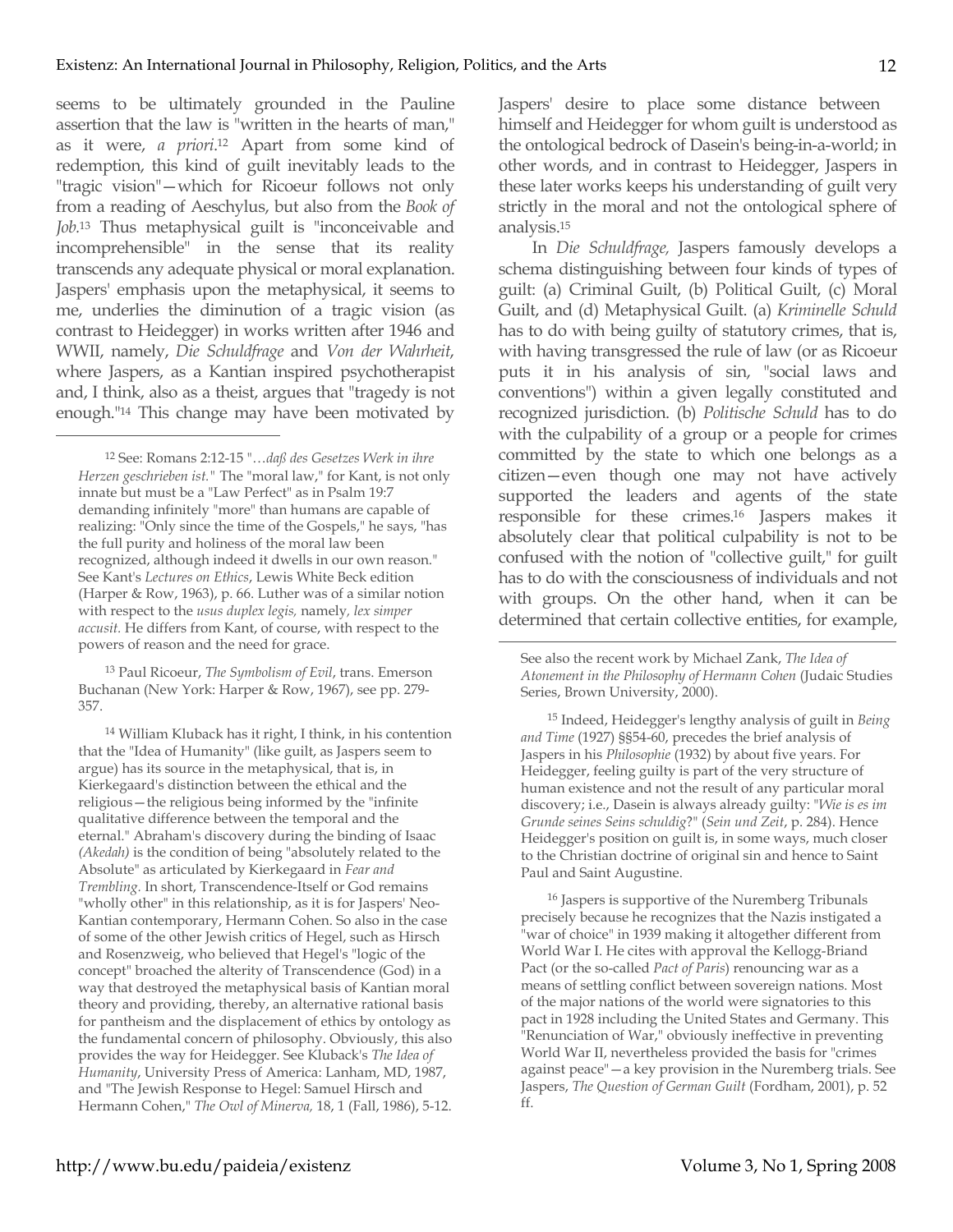political parties, have directly contributed to and/or are responsible for specific crimes, reparations may or may not be due depending on the outcome of international litigation and adjudication.17

(c) *Moralische Schuld,* in sharp contrast to criminal and political guilt, has to do with an individual's personal sense of culpability. Jaspers here recognizes, following Kant's distinctions between *littera* and *anima legis*, that criminal and political guilt are determined by external and pragmatic considerations, whereas moral and metaphysical guilt are determined by internal and spiritual considerations. He also seems to recognize, as in Kant's *Critique of Judgment* and *Religion Within the Limits of Reason Alone*, that what we refer to in general as moral sensibility has similarities to aesthetic sensibility, that is, what we call morality has a certain arbitrary character depending on the disposition of the individual agent within a specific cultural context. Hence moral judgments, like aesthetic judgments, can be "matters of taste" (*Geschmacksache*), so to speak, if one bases one's moral judgments merely upon how one feels about this or that. One may or may not hold certain views or engage in certain activities not deemed to be worthwhile or held to be universally valid (what Kant calls *adiophra*), but which are not illegal, for example, tattoos, drinking, dancing, and gambling. When an action is clearly illegal, however, as in the case of theft or homicide, and when one is fairly tried as a criminal and determined to be guilty, it is generally held that one should experience moral guilt and show remorse. At least, this is the common presumption. The critical question, of course, has to do with determining whether a manifestation of remorse is authentic or simply good acting. In other words, the accused and convicted individual may simply be showing remorse at being caught and not at being guilty. Hence a determination of moral guilt by outside observers (even a jury of one's peers) is nearly impossible and remains very strictly an individual matter.18

Finally, (d) *Metaphysische Schuld* is related to but not identical with moral guilt, that is, metaphysical guilt is intensely personal but for Jaspers seemingly trans-subjective as to its ultimate source and implication. Historically, it is the kind of guilt connected with what the Nuremberg Tribunals defined as crimes against humanity (*Verbrechen gegen die Menschheit*) and genocide, or what today is called ethnic cleansing (*Völkermord*) as distinct from war crimes (*Kriegsverbrechen*) in the conventional sense.19 Jaspers'

 $\overline{a}$ 

19 Principle VI of the Nuremberg protocols specified three kinds of crimes: crimes against peace (a carry-over from the Paris Pact of 1928); war crimes (the destruction of people and property not warranted by military necessity *military necessity* being inherently vague and ambiguous); and crimes against humanity (the wanton destruction of entire races/groups of individuals arising out of (a) and (b). The London (or Nuremberg) Charter for the Tribunals was drawn up by the Allies and issued on August 8, 1945, the principal drafters of the Charter being the American Justices Robert H. Jackson, Robert Falco, and the Russian Justice Iona Nikitchenko. The Charter stipulated, in detail, that: "The following acts, or any of them, are crimes coming within the jurisdiction of the Tribunal for which there shall be individual responsibility: (a) *Crimes Against Peace*: namely, planning, preparation, initiation or waging of a war of aggression, or a war in violation of international treaties, agreements or assurances, or participation in a common plan or conspiracy for the accomplishment of any of the foregoing; (b) *War Crimes*: namely, violations of the laws or customs of war. Such violations shall include, but not be limited to, murder, ill-treatment or deportation to slave labor or for any other purpose of civilian population of or in occupied territory, murder or ill-treatment of prisoners of war or persons on the seas, killing of hostages, plunder of public or private property, wanton destruction of cities, towns or villages, or devastation not justified by military necessity; (c) *Crimes Against Humanity*: namely, murder, extermination, enslavement, deportation, and other inhumane acts committed against any civilian population, before or during the war; or persecutions on political, racial or religious grounds in execution of or in connection with any crime within the jurisdiction of the Tribunal, whether or not in violation of the domestic law of the country where perpetrated. Leaders, organizers, instigators and accomplices participating in the formulation or execution of a common plan or conspiracy to commit any of the

 $\overline{a}$ 

<sup>17</sup> Joseph Koterski, who writes the introduction to the new English edition of *The Question of German Guilt*, trans. E. B. Ashton (New York: Fordham University Press, 2001), also recognizes the inherent ambiguity in the notion of "political guilt" and being somehow responsible for the misdeeds of one's government. This is why many rightly reject the notion of political guilt if that is taken to mean *collective* guilt arguing for collective *responsibility* but not guilt, which is always an individual matter. Ibid., x-ix.

<sup>18</sup> This is why Kant makes a fundamental distinction between *littera legis pragmaticae* and *anima legis moralis,* the former being the public province of the courts and the latter being the private domain of the individual and confessor or God. *Op.cit.,* p. 47.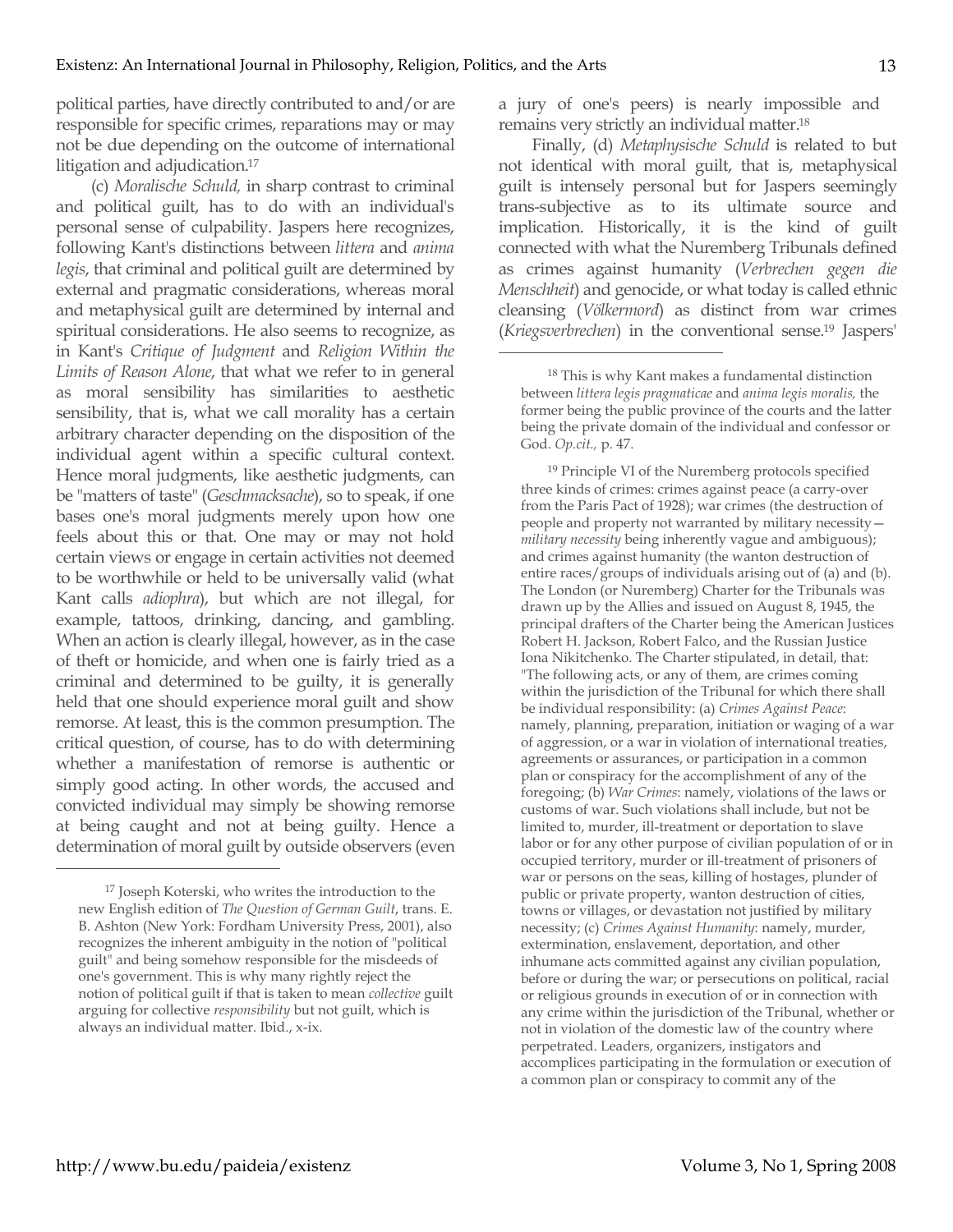famously referred to metaphysical guilt as "the guilt of being alive" in the case of the surviving citizens of post-Nazi Germany, whether they happened to be Christian or Jewish.20 What is metaphysical about this kind of

foregoing crimes are responsible for all acts performed by any persons in execution of such plan."

 $\overline{a}$ 

On August 6, 1945, two days prior to the signing of the Nuremberg Protocol on August 8, 1945, the Americans dropped the first Atom Bomb on Hiroshima; and one day after the signing, on August 9, 1945, the Americans dropped the second Atom Bomb on Nagasaki. Clearly, the United States was culpable for "wanton distruction of cities" under Section B, and "mass extermination" and "inhumane acts" under Section C, whether in the case of the carpet bombing of German cities or the thermo-nuclear holocaust in Japan. This realization no doubt played a part in the judgment of Justices William Douglas and Harlan Fiske Stone who regarded the Nuremberg Tribunals as the vengeance of the victors over the vanquished, power over principle, and an *ex post facto* creation of laws to suit the spirit of the times.

<sup>20</sup> *The Question of German Guilt*, p. 65. It is interesting to note that some of the survivors of Hiroshima and Nagasaki also experienced the "guilt of still being alive" believing that it would have been better to have perished with the rest of the citizenry, i.e., that those who perished were "better off" in the sense of not having to endure the horror and suffering of still "being alive." This led one individual to make a distinction between "the courage to die," in the case of a sister who committed suicide, and "the courage to live." See the extraordinary HBO Documentary by Steven Otazaki, "*White Light, Black Rain*" commemorating the 60th Anniversary of the destruction of Hiroshima and Nagasaki. A critical question, in this instance, is whether Japanese survivors experienced metaphysical guilt in the Jaspersian sense, or whether this can be better understood by way of what Ruth Benedict describes as the difference between "shame" and "guilt" cultures, Japanese culture being epitomized by the former and Western (Christian) culture being the latter. Tomoko Iwasawa points out, in her essay "Jaspers's Schuldfrage and Hiroshima," that the English translation of the survivor in Otazaki's documentary regarding "the guilt of being alive," is inaccurate and should be rendered as the "sadness of being alive," i.e., as something more indicative of the Japanese "sadness culture" and not a guilt culture. Moreover, *Schuld* and *Scham* are closely related etymologically in German; therefore this is not an East–West distinction strictly speaking. See Ruth Benedict's influential but controversial work, *The Chrysanthemum and the Sword* (1946). See also the quite remarkable work by Helen Mears, *Mirror for Americans: Japan* (Houghton Mifflin, 1948). This work (brought to my attention by Tomoko Iwasawa) was published just two years after *Die Schuldfrage,* and banned from translation and distribution in Japan by General Douglas McArthur during the American occupation. It is not difficult to see why since "guilt" for the Pacific war was squarely placed by the Americans on the Japanese because of Pearl Harbor. But as

guilt is that it presupposes on the part of individuals a sense of solidarity with the idea of humanity as a whole—this solidarity bearing witness to the reality of an essential humanity as something distinct from various kinds of humans defined in terms of their racial and ethnic or nationalistic particularities.21 Metaphysical guilt, then, is the guilt one has to bear (or should bear) in having failed to have solidarity with the idea of a universal humanity in a ways that lead to effective action when humanity is threatened. The paradox of failing to act, and the fateful consequence of an "inner migration" (*Innere Wanderung*) in the face of terror, is metaphysical guilt if it is the case that one has chosen merely to survive rather than actively confront the terror which, in the German instance (and in many others) would in all probability result in one's own death.22 Metaphysical guilt, then, as the "guilt of being

 $\overline{a}$ 

Mears points out very effectively, the Pacific war was very largely a racist war waged by the United States as a proxy for the European colonialists (the British, Dutch, French and Russians) against the "backward people" of the Far East. The Japanese, however, in the early 20<sup>th</sup> century, and after their wars with the Russians, showed themselves to be anything but "backward" and therefore, after the Manchurian Incident, were perceived as a clear and present threat to colonial interests in China and Southeast Asia – including, of course, American interests in the Philippines. Indeed, Mears argues, very convincingly, that the colonial administrations of the Japanese in East Asia were at least equal, if not better than the colonial administrations of the Europeans and the Americans following WWII since what was uppermost in their interest was not "development" but the "containment" of Communism. Considered in retrospect of the Korean and Vietnamese wars, the analysis of Helen Mears seems prophetic, namely, that the IMTFE was organized "to punish the Japanese for doing what we were doing."

21 See William Kluback, *The Idea of Humanity: Hermann Cohen's Legacy to Philosophy and Theology*, Studies in Judaism (University Press of America, 1987). Kluback explores in detail Cohen's neo-Kantian and anti-Hegelian "idea of humanity"—something which no doubt had a considerable influence on Jaspers, as did the work of other thinkers in the Southwest School of Ethics.

22 The case of Dietrich Bonhoeffer is perhaps the most celebrated instance of this kind of action. Indeed, Bonhoeffer's status as martyr and "good German," in the eyes of Americans (and especially American Lutherans) during the late 50s and 60s replaced the earlier semi-heroic status of Martin Niemöller, the famous post-WWII Lutheran pastor from Stuttgart, whose voice, immediately following the war and like that of Jaspers, called for an acknowledgement of "German guilt," but whose early sympathies for the NSDAP, like those of Heidegger, were also revealed in the late 40s. See the article by Raimund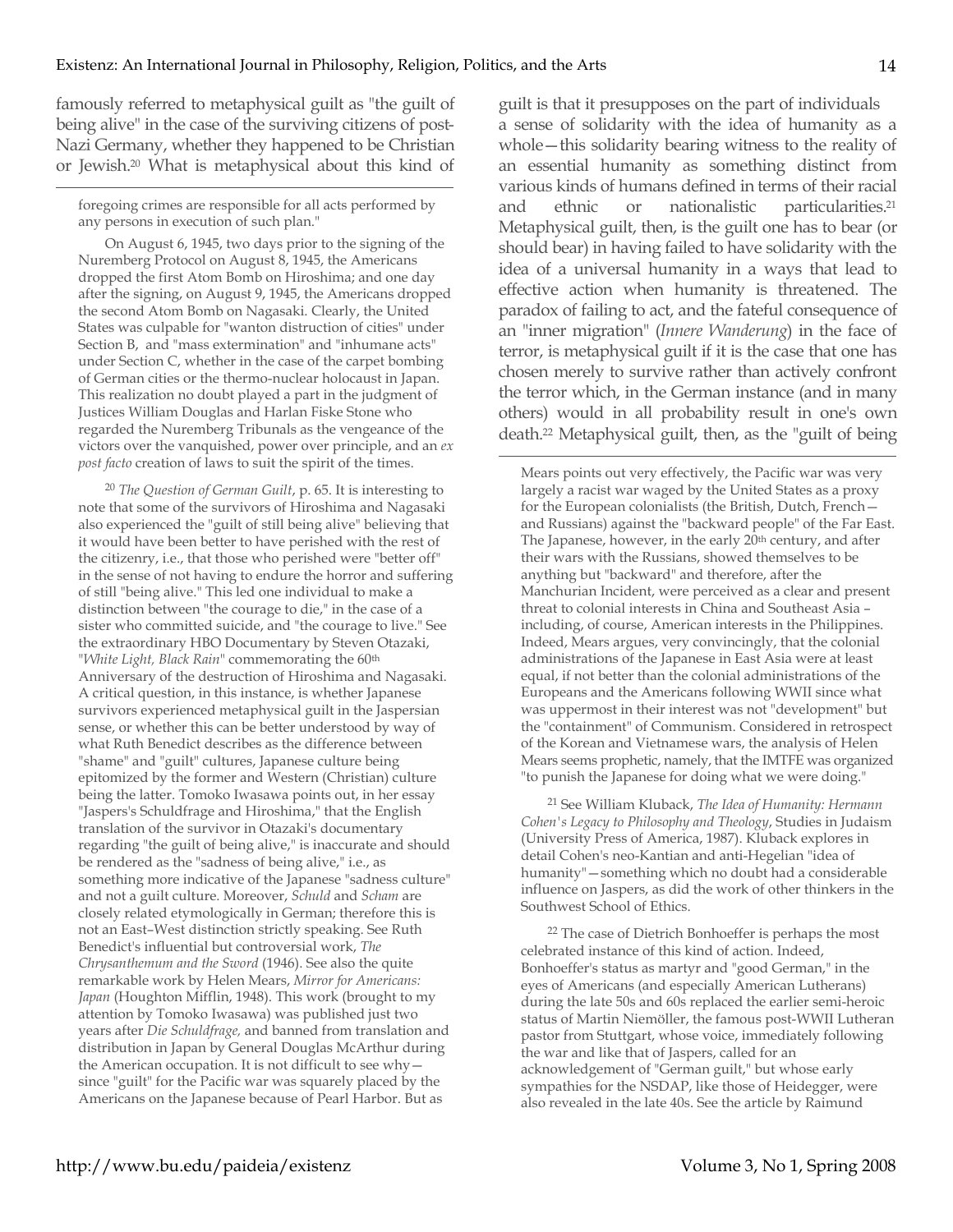alive," is the consequence of an "inner migration" and failing to act when action is called for in the exigent situation.23

Jaspers moves from the concrete to the abstract in the delineation of these four types of guilt—indeed, moves from the particular to the universal (or in an Aristotelian and Thomistic sense, from accidents to essence) in constructing his typology. The formation of his notion of metaphysical guilt mirrors the notion of Transcendence held both in his *Philosophie* (1932) and the "Diagram of Being" he provides in *Von der Wahrheit*  (1947).24 In this diagram (which is drawn to provide a diagrammatic schema of his *Philosophie*) Jaspers asserts that there are three ways or modes in the movement of *Existenz* to *Transcendenz*: (a) the direct or material route of objectifying thinking or *Weltorientierung,* i.e., where the world is an object for a subject who is an undifferentiated mixture of *Dasein* and *Geist*; (b) the formal route of reflection by the subject in the dialectic of *Dasein* and *Geist* defined by Jaspers as the task of *Existenzerhellung* and the project of *mögliche Existenz*; and (c) the indirect route of transcending in the ciphers of speculative metaphysics and the possible fusion of *Existenz* and *Transcendence* in *unio mystica.* This third possibility, when experienced indirectly in ciphers, is akin to what Paul Tillich called a "fragmentary but unambiguous vision of the unity of Being." It is unambiguous in the sense of *Einheit* or being "Oned with the One," as in Plotinus, but fragmentary in the sense that this experience cannot be expressed linguistically or captured schematically. It is an event or happening, Jaspers asserts, but "without the reality of immediacy in the world" since this experience has to do  $\overline{a}$ 

with being touched by the Unconditional *(Unbedingt)* Encompassing (*Umgreifende*).25

Clearly what Jaspers identifies as criminal and even political guilt is empirically intelligible within the framework of *Weltorientierung* and objectifying thinking. Material evidence (*habeas corpus*) is essential for a truly fair determination of guilt or innocence in a criminal proceeding. The notion of moral guilt, however, presupposes the move of *Dasein* to the project of *mögliche Existenz*, that is, to an elucidation of the subjectivity of the subject. The absence of remorse, in the case of a guilty individual is precisely the absence of *Existenzerhellung* on the part of the accused. As previously mentioned, remorse can simply have to do with feeling sorry for oneself or with what Kant calls "self-love." This kind of low-grade moral guilt is not moral in the true sense and does not begin to approach what is required in Kantian *rigorism*, namely, a movement to ethical formalism guided by categorical and not hypothetical or consequentialist imperatives. Hence the notion of metaphysical guilt clearly implies, and indeed presupposes, the necessity of transcending conventional self-interest.26 Thus the notion of metaphysical guilt, understood within the parameters of Jaspers' epistemology, requires, as in Kant, not only a recognition of the reality of radical evil, but also the need for that kind of transcendence that can bring one into the region of the Good and the unity of Being

 $\overline{a}$ 

26 The first forms of the categorical imperative presuppose the ability and willingness to transcend selfinterest, and apart from this ability a formal universalization of ethical maxims is impossible. Much debated, arguments of moral justification for the dropping the Bomb are almost always hypothetical and/or consequentialist, e.g., "the Bomb averted the necessity of invading Japan and a campaign in which upwards of a million American lives would be lost" – these numbers based upon casualties (KIA's) in the Island campaigns of 1944-1945. The pilot of the Enola Gay, Colonel Paul Tibbets, Jr., interviewed numerous times following the war, stated that he "never felt an ounce of guilt" regarding this mission; he was doing his duty, and "given similar circumstances," he would "do it all again." Eichman was a similar case (as Hannah Arendt famously illustrates in *Eichman in Jerusalem*) beholden to a trivialized Kantian notion of duty in his self-defense without any sense whatever of metaphysical guilt.

Lammersdorf, "The Question of German Guilt, 1945-1947: German and American Answers," German Historical Institute, Washington DC, March 25-27, 1999.

<sup>23</sup> Jaspers repeats this formula in his "Self Portrait" of 1966-1967 when he reflects on surviving state terror: *"Prinzip: Die einzige Möglichkeit zu überleben ist 'nicht auffeln'!"* in Ehrlich and Wisser, eds., Karl Jaspers Today (Washington, 1988), p. 20.

<sup>24</sup> For a reprinting of Jaspers' "diagram of being" and an English translation of the explanatory text, see Alan M. Olson, *Transcendence and Hermeneutics: An Interpretation of the Philosophy of Karl Jaspers* (Martinus Nijhoff, 1979; now Springer Verlag), pp. 186-192.

<sup>25</sup> As such, the third way of transcending is ultimately deductive and not inductive; hence the question, does Jaspers' position rest on a certain essentialism, and if so in what sense? It would seem to be the case.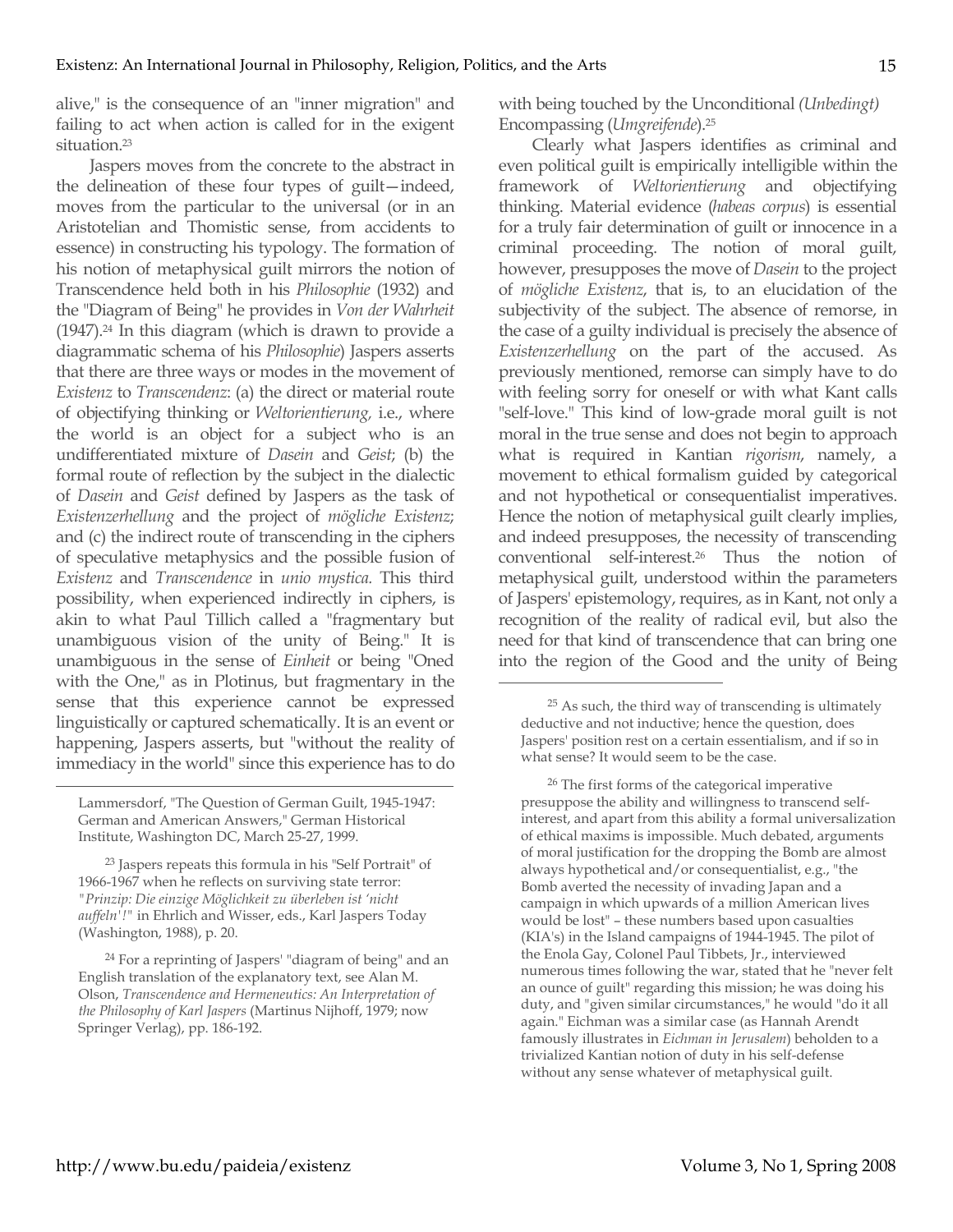either through transcending-thinking and/or an act of grace.27

In either instance, metaphysical guilt (and even guilt-itself as contrast with shame) is the result of some kind of transcendental deduction. But a transcendental deduction of what? And can this question be clarified from "below," as it were? This seems to be Ricoeur's strategy when he speaks of the experience of guilt as a "veritable revolution" in the experience of evil, and that this revolution is the result of a kind of conversion in consciousness. Such conversions presuppose the kind of Hegelian dialectic such as one finds, for example, in Bernard Lonergan's cognitional theory where he defines at least four kinds of conversion: experiential or aesthetic conversion, intellectual conversion, moral conversion, and religious conversion—religious conversion, in the highest sense, being the result of a sublation (*Aufhebung*) of the prior three which is, in fact, a lifting-up (*aufheben*) of antecedents to the sublime (*Erhebenheit*), hence the most complete kind of conversion.28 As such, this revolution is not so much a revolution as a reformation of consciousness, since revolution suggests that something has been left behind, whereas in the Hegelian conception of *Aufhebung* there is an *erheben* of the past—consciousness being lifted up to a higher level. The Hegelian resonances are explicit in Ricoeur's phenomenology of evil in *The Symbolism of Evil,* and implicit, perhaps, in

 $\overline{a}$ 

Jaspers' typology of guilt in *Die Schuldfrage*. A brief discussion of Ricoeur's phenomenology and taxonomy of the experience of evil may further clarify the Jaspersian conception of metaphysical guilt by adding some textures to this concept from below, so to speak.

## **Ricoeur on Guilt and the Hidden Life of the Emotions**

To reiterate: When Ricoeur asserts that the human experience of guilt brings about a "veritable revolution of consciousness" he says that this revolution consists of the fact that "what is primary is no longer the reality of defilement, the objective violation of the interdict, or the vengeance let loose by that violation, but the evil use of liberty [*libertie, Freiheit, freedom*] felt as an internal diminution of the value of the self."29 What is revolutionary is the inversion of guilt being the product and/or result of punishment, to guilt being the source of a confessional demand for punishment.

Defilement, interdict and vengeance, in this instance, have to do with two of the three phenomenological types of evil Ricoeur identifies as experientially primary in the history of religions: First, there is the external or objective manifestation of evil as a physical or material "stain" or contamination through the imagery of "defilement"; and second, there is the internal or subjective manifestation of evil as "sin" (ἁµαρτία) understood as the conscious and willful transgression of the moral law defined within the specific social and cultural context of a community. The third phenomenological type is evil as manifest in the dense and complex symbol of "guilt," this density and complexity consisting of the fact that, for Ricoeur, guilt is the result of an *Aufhebung* of the objective and subjective dimensions of evil in (1) and (2). Guilt, then, signals the appearance of something radically new in consciousness, namely, the revolutionary development of the personal confession of moral culpability—or what Ricoeur calls the "it is I" who am responsible for this evil. And it is precisely the "it is I" that manifests the teleo-eschatological element of possible fulfillment and authenticity "out of the future." In other words, if stain or defilement is the "physical" or external sign of evil "in-itself," and if sin is the "subjective" or internal sign of evil "for-itself," then guilt, for Ricoeur (following Hegel) is the "in-and-for-itself" within which both defilement  $\overline{a}$ 

<sup>27</sup> Nowhere in Jaspers' writings can one find less equivocal references to "God" than in this treatise on guilt. One might explain or account for this because of the exigencies of the moment that *Die Schuldfrage* was written for ordinary people and not just intellectuals. I believe, to the contrary, that this work is probably transparent to Jaspers' actual religious beliefs. Karsten Harries seems to suggest that Jaspers' tone may have affected Heidegger in a similar manner as they attempted to reconnect following the war. In Heidegger's letter to Jaspers (19 March 1950), he confessed his shame (*Scham*) at not accepting invitations to Jaspers' home in Heidelberg, but not his guilt (*Schuld*). See the essay by Karsten Harries, "Shame, Guilt, Responsibility" in *Heidegger and Jaspers*, ed., Alan M. Olson (Temple University Press, 1994) pp. 49-64. This is not an insignificant point vis-à-vis Ruth Benedict's distinction between "guilt" and "shame" cultures, i.e., that her geographic or global distinction is overdrawn.

<sup>28</sup> This, I take it, is the essential point in Lonergan's understanding of conversion. See *Insight: A Study of Human Understanding* (New York: Philosophical Library, 1957). Lonergan also allows for a less stringent understanding of religious conversion as simply "being in love with God."

<sup>29</sup> Paul Ricoeur, *The Symbolism of Evil* (New York: Harper and Row, 1967), p. 102.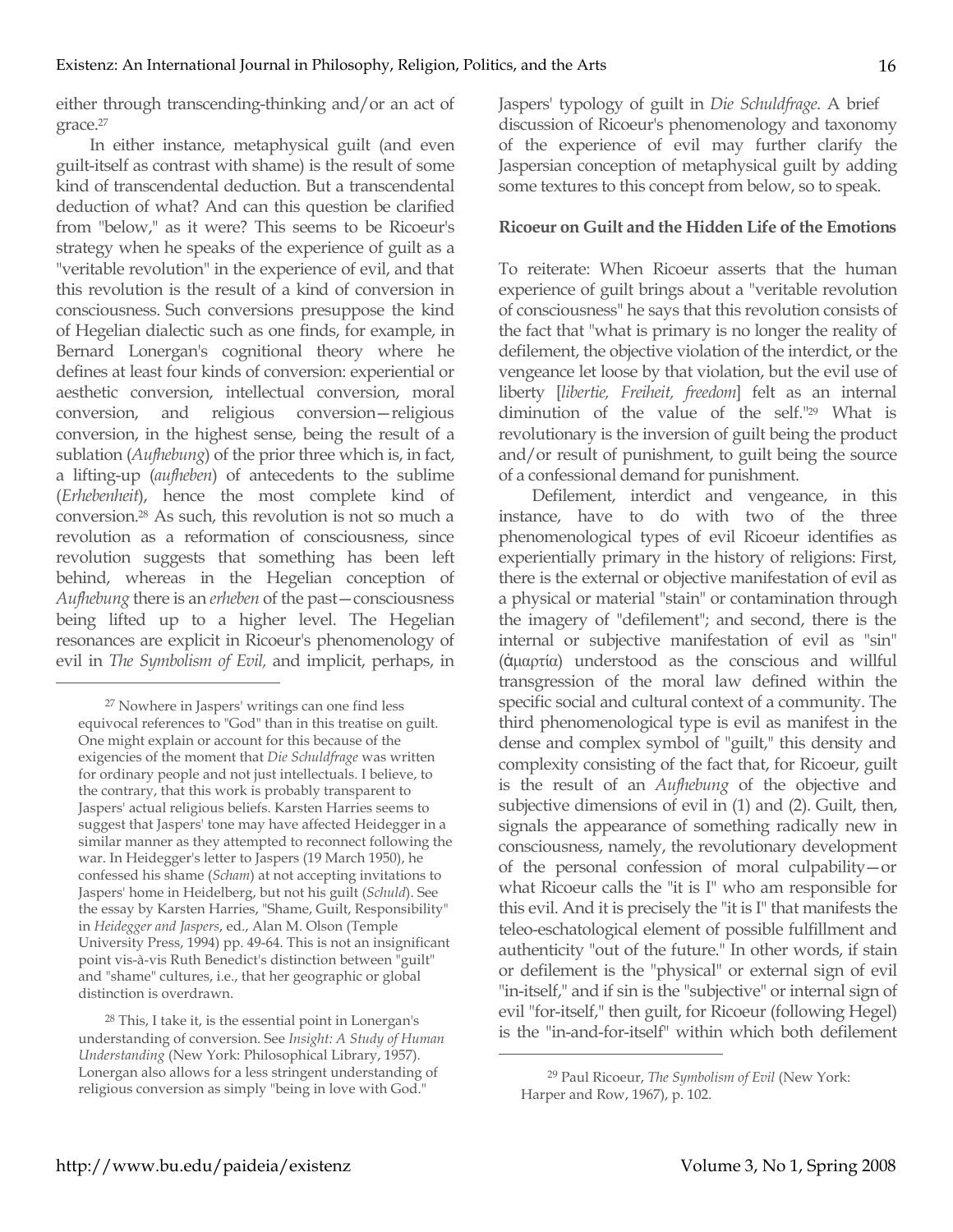and sin are still manifest but are no longer in primary positions. What was primary is now secondary, the symbol of fault being pushed to its outermost extremity—and in being pushed to this extremity, something new emerges, namely guilt or, more precisely, the feeling of guilt (*Schuldgefühl*) that is capable of bringing about an existential transformation of the subject*.* 30

In dealing with the phenomenology of guilt, Ricoeur explores three primary historical manifestations and developments: (a) the ethicojuridical context of ancient Greece (guilt in-itself, so to speak); (b) the ethico-religious context of ancient Israel (guilt for-itself, so to speak); and (c) the ethicotheological context of early Pauline Christianity (guilt in-and-for-itself, so to speak). The primary dynamic in (a) is the dialectic of *hubris* and *harmatia*—pride and sin, as in the ancient biblical proverb, "pride goeth before a fall," this fall (or fault) being the violation of prudential action. The primary dynamic for Ricoeur, out of Kant, in (b) is the gulf between the infinite demands of the "Law Perfect" (*Psalm* 19) and the human ability to live up to its requirements—the temptation being always to modify and/or reduce the absolute heteronomy of *The Law* to autonomy, that is, to relativize its claims (*latitudinarianism*, as Kant identifies it) as distinct from multiplying the law's *halakic* implications (as in Talmudic *rigorism*), in other words, the "infinite multiplication of the Law's demands" for the

scrupulous consciousness as represented by Pharisees in the Second Temple period of Judaism.

The dialectical impasse of (a) and (b) comes to its climax in the consciousness of the Greek-Jew, Paul of Tarsus, and not, of course, Hillel, as Ricoeur indicates. For in the case of Hillel the eschatological-messianic limit-situation of the Law is extended into the indefinite future (as it is for Herman Cohen and William Kluback) without any temporal "this-worldly" resolution. Indeed, historical-temporal resolution is tantamount to the Law's negation.

As we have indicated, this phenomenological typology is closely paralleled in Jaspers' account of criminal, political, and moral guilt. In order to determine more precisely what the "something new" means (which, I here contend, is Jaspers' category of *metaphysical guilt*) a second or *hermeneutical stage* of analysis is necessary. In other words, while phenomenology can disclose the eidetic structure of evil (and guilt), the meaning of evil (and guilt) as experienced, both spatially and temporally, can only be accomplished through narrative, since the phenomenological stage of analysis, left to itself, according to Ricoeur, can be reductionistic.

The phenomenological stage of analysis, for Ricoeur, it will be recalled, represents the downward or analytical movement of the hermeneutical circle plummeting down to the obscurity limits or the *arché* of phenomena—an obscurity limit that Freud identifies through the language of bio-energetics and Jung with the mystical language of archetypes. To leave one's analysis at the obscurity limits of analysis, for Ricoeur and, I believe also for Jaspers, is to settle for various species of materialism and biologism. To prevent the phenomenological reduction (*epoché*) from becoming reductionistic, the upward dialectical movement of interpretation is necessary. To do so requires what Ricoeur variously terms a teleo-eschatological "wager" or avowal.31 One must release the brackets of the phenomenological *epoché*, thereby abandoning a descending analytic for an ascending dialectic, pressing towards the ideality limits of the phenomenon as understood and expressed in the narrative of attestation and avowal. This dialectical movement towards the ideality limits of reflection which Ricoeur identifies, in various ways, with Plato, Hegel and, I

 $\overline{a}$ 

 $\overline{a}$ 

<sup>30</sup> Ricoeur identifies this revolutionary development historically with the fusion of cultures in Hellenistic Judaism, viz., the eschatological-messianic consciousness of someone like Saint Paul, and this combined with the goal of an individuated consciousness in Neo-Platonism. This is the *chaism* Jacques Derrida identifies as "Jew-Greek is Greek-Jew." Hegel, of course, identifies this development with *sublation* and the *Aufhebung* of the "religion of nature" and the "religion of art" in "revealed religion." This dialectical chiasm is formalized in Kant when he asserts regarding moral worth: "Where then can this worth be found if we are not to find it in the will's relation to the effect hoped for from the action? It can be found nowhere but *in the principle of the will*, irrespective of the ends which can be brought about by such action; for between its *a priori* principle, which is formal, and its *a posteriori* motive, the will stands, so to speak, as the parting of the ways; and since it must be determined by some principle, it will have to be determined by the formal principle of volition when an action is done from duty, where…every material principle is taken away from it." *Groundwork of the Metaphysic of Morals*, trans. H. J. Paton (Harper & Row, 1964), p. 68.

<sup>31</sup> As in both Pascal and Kierkegaard.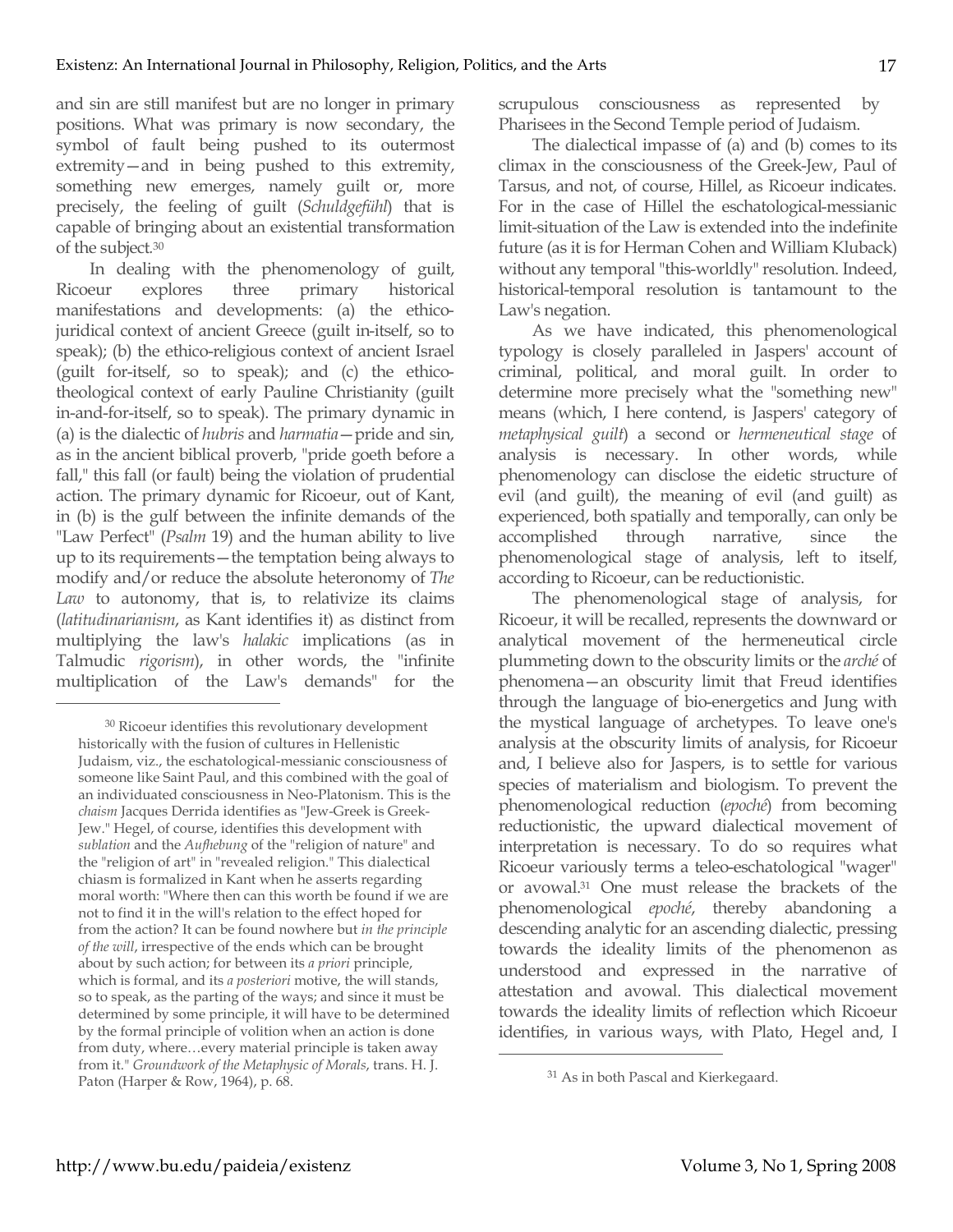think, also with the Jaspersian project of transcending thinking in the ciphers of speculative metaphysics.

For Ricoeur, this wager entails a hermeneutical analysis of the mytho-symbolic, it being understood that myth is first and foremost a narration or confessional-telling transparent to the "hidden life of the emotions." Ricoeur's intention to grasp and uncover the hidden life of the emotions, cannot be underestimated, for it is in the emotions where the imprint of evil as experienced is most powerful. This is why he begins Volume Two, *Fallible Man,* with what he calls "A *Pathétique* of Misery and Pure Reflection"; and this is precisely why Ricoeur makes an important distinction betwixt the nature of symbols and metaphors. For metaphors exist entirely within the realm of *logos* as "the inventions of language," he says, whereas symbols are bound by both a material and non-material element. Like icebergs floating on the surface of the ocean, symbols reveal only a surface semantic, the vast bulk of meaning being buried in the obscurity of the prelinguistic and what cannot be easily discerned in the depths below.

Ricoeur's position, in *La Symbolique du Mal*, can be viewed as a species of realism insofar as he argues that the eidetic realm of *logos* is ultimately parasitic upon the life of particulars (and not vice versa)—and, moreover, that *logos* is already present in the life of particulars incarnate, so to speak, but in a nascent state. That is why he says that the realm of myth and symbol is not "pure"—the alleged purity of the always-anterior providing the basis for a kind of Romantic foundationalism, such as one might identify with Jung. It is rather the case, for Ricoeur, that the language of myth and symbol already provides meaning since mytho-symbolic language speaks—whether this speaking is verbal or visual. "When the symbol gives rise to thought," as Ricoeur asserts in the famous *Conclusion32* to *The Symbolism of Evil*, it gives rise to thought through language, that is, through the word *(logos*). Therefore, Ricoeur's investigation of the world of the archaic is not a romantic quest to find an uncontaminated or foundational truth (as might also be said of Jung and Campbell). His purpose rather is "to commence [philosophical discourse] from the fullness of language," that is, from the plurivocal, multivalent language of the mytho-symbolic and the "surplus of

 $\overline{a}$ 

meaning" which pre-theoretical language necessarily contains precisely at the emotional level.33

The historical and hemeneutical stage of exposition provides the primordial symbols of evil, defilement, sin, and guilt, with paradigmatic narrative expressions through prototypical myths of the beginning and the end, whether the schema of defilement coupled with the *Ritual Vision of the World* (as evidenced in the oldest theogony/cosmogony, the Mesopotamian *Enuma Elish,* where Evil and Violence are "the Past of Being"); or whether the schema of sin in the *Tragic Vision of Injustice, Sin, Hubris and Fate* (where "Being Falls on Man," so to speak, as exemplified in the Greek Poets and the Book of Job); or the schema of sin in the *Adamic Vision of Sin and Myth of the Fall*, which Ricoeur regards as the paradigmatic "Myth of Freedom and Choice" in the Occident as given voice in the Genesis creation stories and Biblical literature generally. Finally, there is the schema of guilt coupled with the rationalistic and ultimately dualistic *Orphic Vision of Guilt and the Myth of the Exiled Soul*, where one is saved by *gnosis*, as given expression in Neo-Platonic, Late-Classical and Early-Medieval philosophy and theology, and continued in Rationalism and the Enlightenment.

Obviously this is not the place to expand on each of these prototypes, except to say that in each instance there are higher and more reified levels of rational mediation regarding the nature of evil. Indeed, by the time one gets to Orphic Neo-Platonism and the privative conception of Being one finds in Augustine, Evil has become akin to nothingness, that is, evil is the lack of good.

But can one say "guilt is the lack of something"? If so, what would this something be? Just as Ricoeur insists, "whatever evil is, it is not nothing," one cannot say that "whatever guilt is, it is not nothing." Hence a privative conception of evil simply will not do for guilt either. In Ricoeur's *Conclusion* to "The Cycle of Myths" in his *Symbolism of Evil*, he insists upon the necessity of the "dimming of reflection and a return to the tragic" – a return to Sisyphus, as it were, where there always remains an irresolvable admixture of the symbolism of sin, guilt, and especially defilement and stain. But this need not be a fatalistic return to the tragic, for of uppermost concern for Ricoeur is a continuous

 $\overline{a}$ 

<sup>32</sup> *Ibid*., pp. 347ff.

<sup>33</sup> This seems somewhat analogous to what the followers of Jean-Luc Marion refer to as the *saturated phenomenon*—the difference being that Ricoeur in no way ontologizes this phenomenon.